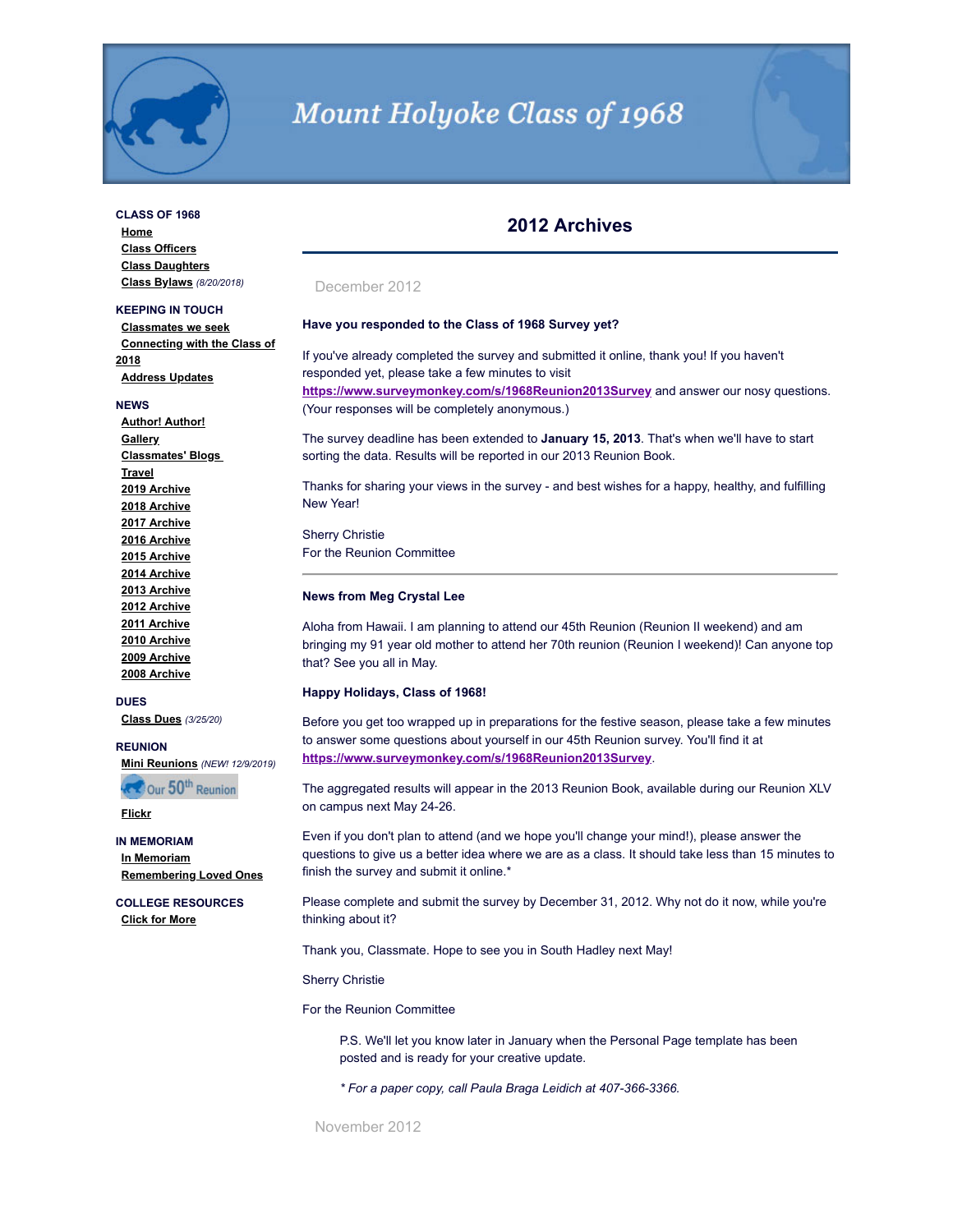#### **Artist's Work**

See Martha Jane Bradford's artwork on her website **[marthavista.com](http://www.marthavista.com/)**. Her work was described in the fall issue of the Quarterly.

#### **Popular Mount Holyoke Professor Emeritus Mourned**

Marjorie Kaufmann, Professor Emeritus of English Literature, has died. She was esteemed by many of our classmates, among generations of students whom she inspired. See the "In Memoriam" page on our website for her obituary. She will be deeply missed.

## October 2012

News from Mount Holyoke from Ellen Petrino, Co-Head Class Agent, who attended the reunion workshop at the College at the end of September:

- The Annual Fund new name was announced as you saw in a letter this week from College President Lynn Pasquerella - the Mount Holyoke Fund. Why the change? To remind us of why we are giving.
- Along with the new name is new flexibility with gift designation. You will now be able to indicate where you would like your donation used, such as student scholarship aid, faculty support, academic enrichment, technology/teaching tools, library/archives, campus preservation/beautification, athletics/physical fitness, student life, sustainability/green MHC, and wherever MHC needs it most.
- All gifts to Mount Holyoke will be counted in participation for the class so continue to give to the Museum or an endowment, it will count toward our class participation.
- For Reunion gift recognition, there are some important changes. Beginning with our reunion, the gifts will be judged over the prior five years, not just on the reunion year's gift. In counting the dollar value of gifts, life income gifts will be recognized at face value, and for the 50th reunion and beyond (many beyond), bequest intentions during the five years will be recognized!!

#### **Request from Memory Room Co-Chairs Karen Wilbur and Susan Yeshilian Manaras**

If you have College and Class of 1968 memorabilia that you can share at our 45th Reunion, please let them know. Items will be returned to you before you go home. Thank you!

Email contacts: Karen (**[kmw214@gmail.com](mailto:kmw214@gmail.com)**) or Susan (**[susan.manaras@gmail.com](mailto:susan.manaras@gmail.com)**)

#### September 2012

#### From Kendra Gaines:

I was able to complete the 26-mile Inca Trail into Machu Picchu, Peru. It was all up and down, all rough rock, and no level spaces--just as the Inca people left it. It was also 4 days of hiking and camping out. I did this as a kind of spiritual journey in honor of my husband Ken, who died last September. We were going to do this trek together, but his cancer was too aggressive. So I decided to do it myself, and I carried with me a token of Ken's, plus a little love note from me, in a ziplock bag. I buried the bag at the second pass where the view of the mountains was literally breathtaking. Ken would have loved it. Afterwards, I was accompanied along miles of trail by a beautiful butterfly--and I don't have to tell you what I was thinking! I'm attaching a photo to document that reaching the age of 65 doesn't mean that we can't do extraordinary things!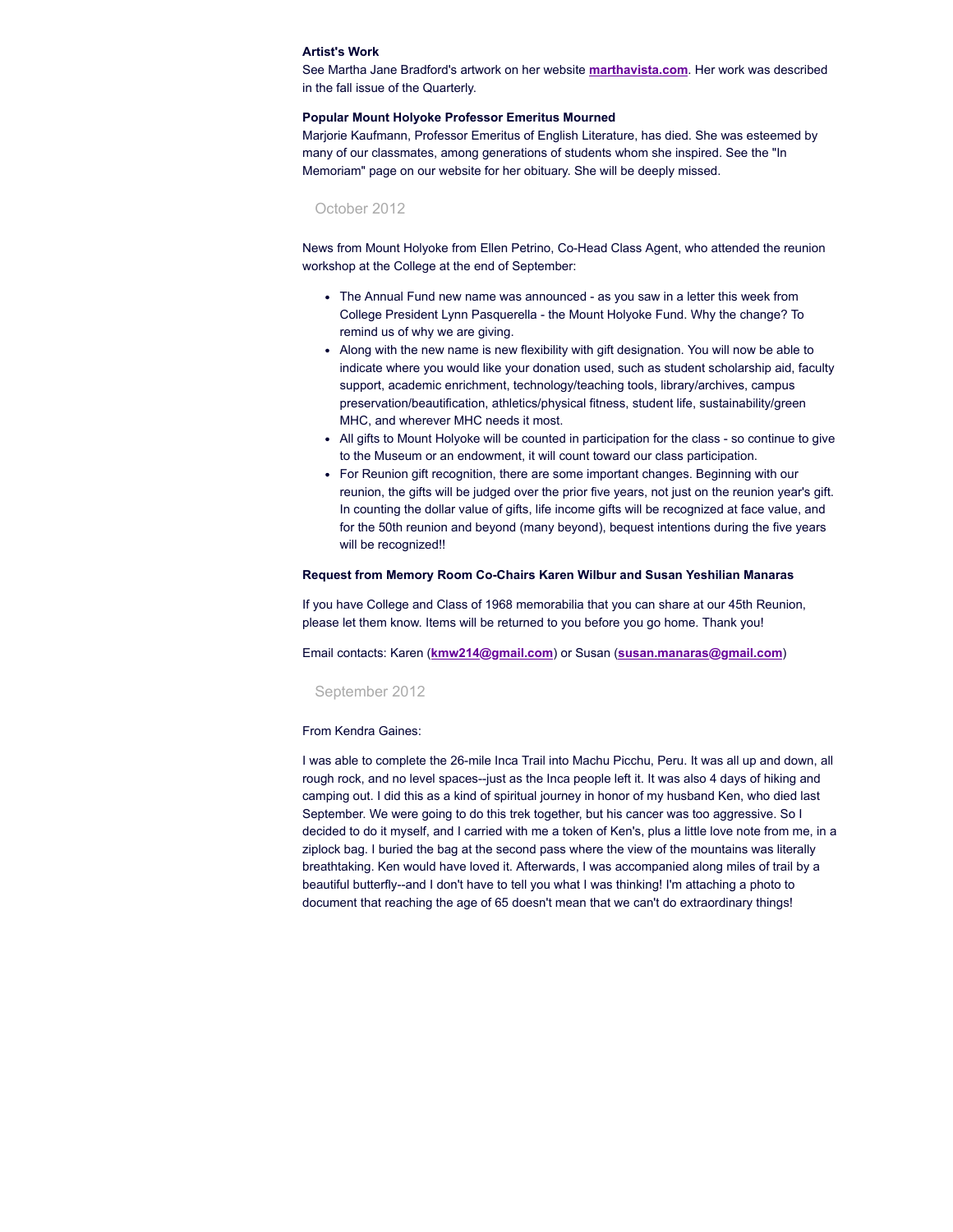

## July/August 2012

Please **click here to view the list of [classmates](http://www.mhc1968.com/dues.asp)** who have paid dues since the first notice went out. **New classmates added!!** There will be another update later in the fall. Thanks to all who have responded positively - it is much appreciated.

Reminder, \$30 dues for 2008-2013, made payable to the Class of 1968 are Always welcome!!

## June 2012

**Reunion 2012 in Pictures** Here is a gallery of photos from Reunion 2012 that you might enjoy! These are posted, compliments of the Mount Holyoke Alumnae Association: **<http://www.flickr.com/photos/aamhc/collections/72157629862484422/>**

#### **News About Classmates --**

#### **Lynn Ely Houston** writes:

A friend, my husband of almost 45 years, and I have a Lagoon 440, which is a 44 ft catamaran with 4 staterooms and 4 private bathrooms with showers, which we keep at the marina in the luxurious Palmas del Mar resort in Puerto Rico. We sail for pleasure in the gorgeous Caribbean, which has always been my idea of happiness, and we charter it to sail in the US Virgin Islands, the BVI, and the Spanish Virgin Islands, or elsewhere if we have sailed out of that region. Our friend has his captains license and is an excellent cook, besides knowing the area well so as to pick out the choice spots for anchoring. We charge \$7200 for a week with all but alcohol included. He will purchase whatever you request. It is relaxing, beautiful, very comfortable as a catamaran this size doesn't heel much, and priced way below the big charter companies. If anyone is interested you can contact me at **[lehouston12@gmail.com](mailto:lehouston12@gmail.com)**. My husband and I have sailed all our lives; actually our first date was sailing for an afternoon. The areas mentioned above are just exquisite and the reefs around the Spanish Virgins are particularly beautiful and unspoiled. When we get back on land we can't wait to get out again.

## Anchors Away, Lynn

#### **Joan Latchis Amory** writes:

I retired from my second career reporting about fisheries issues in Maine several years ago--a good counterpoint to the American studies I had taught for 25+ years at a college in Portland. Since then I am relishing reading some of the many books I missed in college. Five of us have read *Ulysses, The Aeneid, The Divine Comedy, & Brothers Karamasov*. For our last meeting before summer kicks in we're reading *Walden*. While I did read this in high school, I'm feeling like a teenager reading it for a joyous first time. While reading Dante I was in correspondence with Bob Hollander, a fine Dante scholar who was a close friend of Bart Giammati and of course knew his father, our own Valentine Giammati.

I was a trustee of Unity College in Maine and currently am a trustee of Maine College of Art where I've chaired the Academic & Student Affairs committee for several years. It's been a good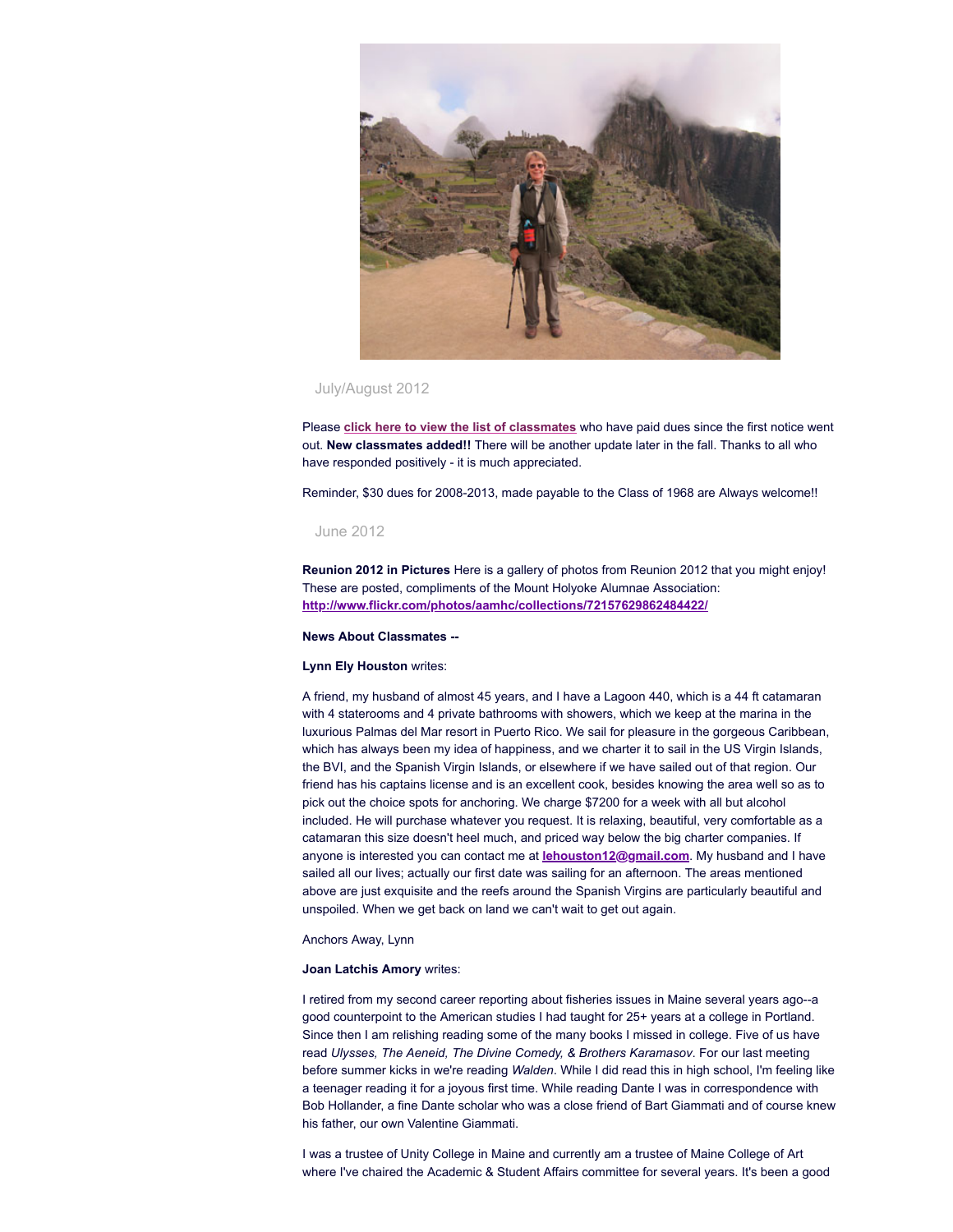way to stay in touch with academics and students and teachers. Gardening is my canvas though I am mostly interested in textures, shapes and colors of shrubs & trees rather than in flowers, and in the elements of surprise in turning a corner or finding a view--all in a small garden in downtown Portland.

We spend much of the summer and long weekends the rest of the year on North Haven Island in Penobscot Bay, Maine. Being on the water, swimming or sailing, stocks the soul for the long winters.

Great sorrow and great joy were compressed into 2011 as we buried both our mothers and welcomed the births of our first grandchildren, Agatha and Claire. Agatha lives with her parents 4 blocks away & her little playgroup of 2 arrives at our home every morning, along with their babysitter, for the day. We know how lucky we are. And Claire is close by in Boston.

Last summer I was laid low by a severe bacterial infection which put me in hospital for 8 days followed by 8 weeks of very strong antibiotics. I am fine now, and I mention this only to warn others that if you as an adult have a high fever, get thee to a hospital fast!

## May 2012

#### **The College highlights the quality of education**

You may have seen this in the MHC Today publication:

The **Princeton Review** has named 14 Mount Holyoke faculty members to a list of the nation's Best 300 Professors, more than from any other U.S. college.

## April 2012

#### **Nominate Classmates**

We hope you have seen the recent eblast in which Linda Cadigan encourages us to nominate classmates for the following awards. She explains the definitions for these two important awards:

- **The Loyalty Award** will honor an alumna who has demonstrated consistent effort and active involvement in one area of service over an extended period of time. Volunteer effort can be on behalf of a class, club, affinity group, the Alumnae Association, or the College. Nominees should be from classes that will hold reunions in the following spring. Deadline for submission: August 15th prior to reunion year.
- **The Medal of Honor** is awarded for eminent service in promoting the effectiveness of the Alumnae Association and/or College, for signal service in completing definite projects, or for other noteworthy services that strengthen the position of the Alumnae Association and/or the College. Significant leadership, specific accomplishments, and stellar service have been consistent over an extended period of time and broad-based across multiple major areas of involvement, which include class, clubs, affinity groups, the Alumnae Association, or College. Leadership has demonstrated a strong commitment to the future of the College and Alumnae Association, and has inspired other alumnae to do the same. Awarded beginning at the 20th reunion. Deadline for submission: August 15th prior to reunion year.

Please recommend classmates for one or both of these awards. You can send your candidate name(s) to the Internal Alumnae Awards Committee or to Linda at **linda-**

**[cadigan@sbcglobal.net](mailto:linda-cadigan@sbcglobal.net)** or call her cell 214-406-7604. If possible, include a paragraph or two about why you have chosen to recommend your classmate to the committee for consideration. A member of the committee will research the nominees and recommend our 45th Reunion Awards recipients. Our 45th Reunion will be May 24-26, 2013.

Linda says, "We have a great class and it is time for us to recognize women who have been stellar MHC Alumnae Association volunteers."

March 2012

Welcome to our new Class of 1968 website! It was designed for us by our webmaster Kate Gombos. Now we have more options for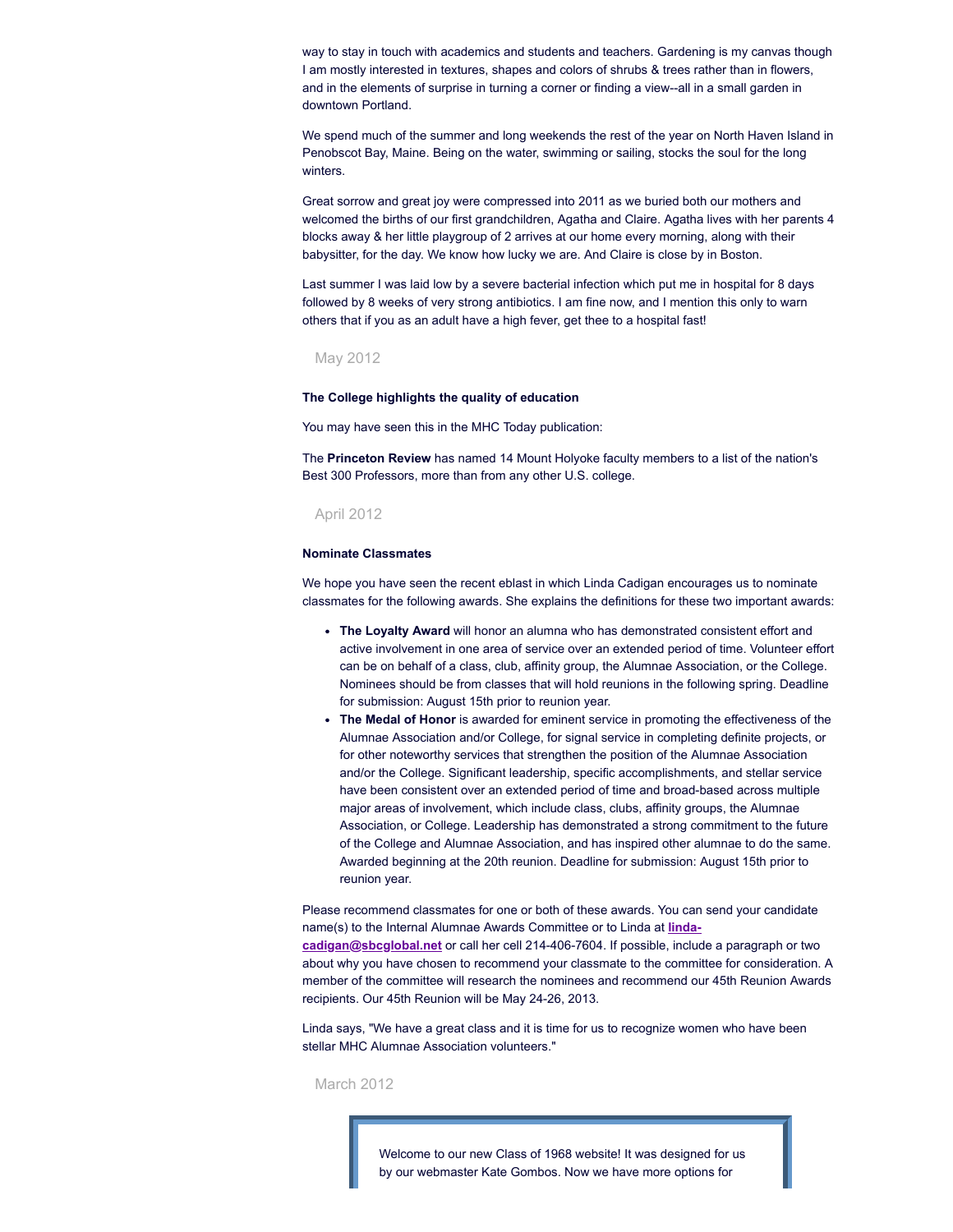displaying images and for analyzing traffic on the site.

This is your website so please send your news and pictures to **[paula@leidich.com](mailto:paula@leidich.com)**

As we march toward our 45th Reunion, we will carry news from our Reunion Co-Chairs Chris and Susan and from Committee Chairs and other classmates. We are looking forward to this significant event, May 24-26, 2013.

**Penny Calf** was recently in Australia, exploring the habitats of native animals there. How's this for a teddy bear?



## **Around Campus: Donal O'Shea O'Shea Named President of Florida College**

Donal O'Shea, Mount Holyoke's dean of faculty for more than a decade and a longtime faculty member, has been named the next president of New College of Florida.

February 2012

**Our 45th Reunion will be May 24-26, 2013! Save the date!** Let Chris (**[csalmon@nycap.rr.com](mailto:csalmon@nycap.rr.com)**) and Susan (**[siverson@mindspring.com](mailto:siverson@mindspring.com)**) know of your interest in volunteering.

**Mount Holyoke College Seeks Donations of Professional Attire**: Please respond if you can to the College request below, written by a student.

*Upon my arrival at Mount Holyoke College, I knew I wanted to support an organization that helped empower women. But it wasn't until I attended an event in Miami, Florida, hosted by E! News Anchor Giuliana Rancic and Dress for [Success](http://www.dressforsuccess.org/) CEO Joi Gordon that I found an organization truly worthy of support.*

*Dress for [Success](http://www.dressforsuccess.org/) empowers disadvantaged women to enter the workforce confidently by providing them with the professional attire, networking support, and career advice necessary to succeed in life.*

*Please join me in supporting this program at Mount Holyoke College by donating your professional attire for an awareness-building student fashion show this spring.*

*We are accepting jackets, suits, shirts, pants, skirts, and blouses that are new or nearly new and ready to be worn. All clothing used in the fashion show will be donated to Dress for [Success](http://www.dressforsuccess.org/) to help women land jobs.*